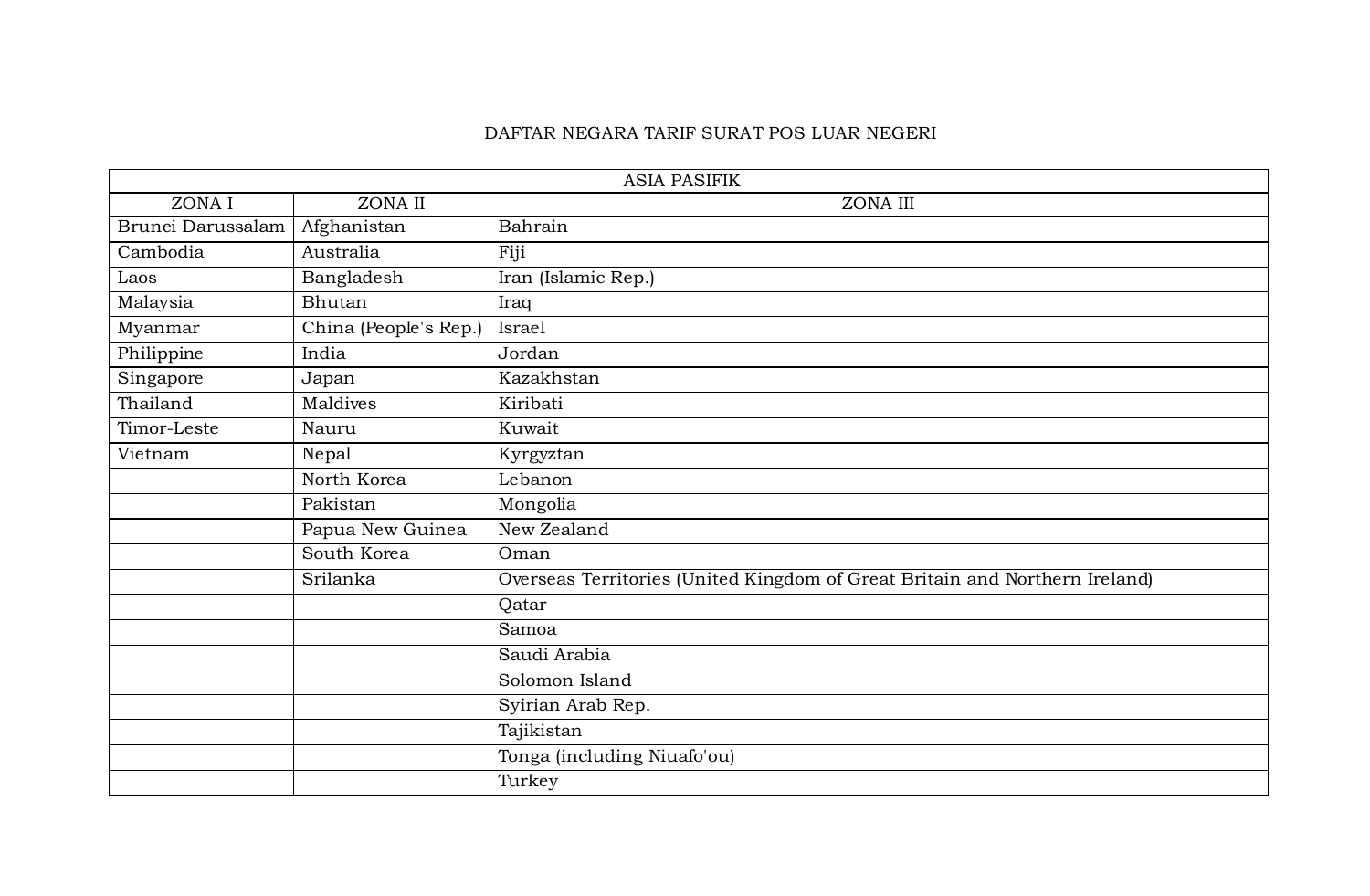| Turkmenistan         |
|----------------------|
| Tuvalu               |
| United Arab Emirates |
| Uzbekistan           |
| Vanuatu              |
| Yaman                |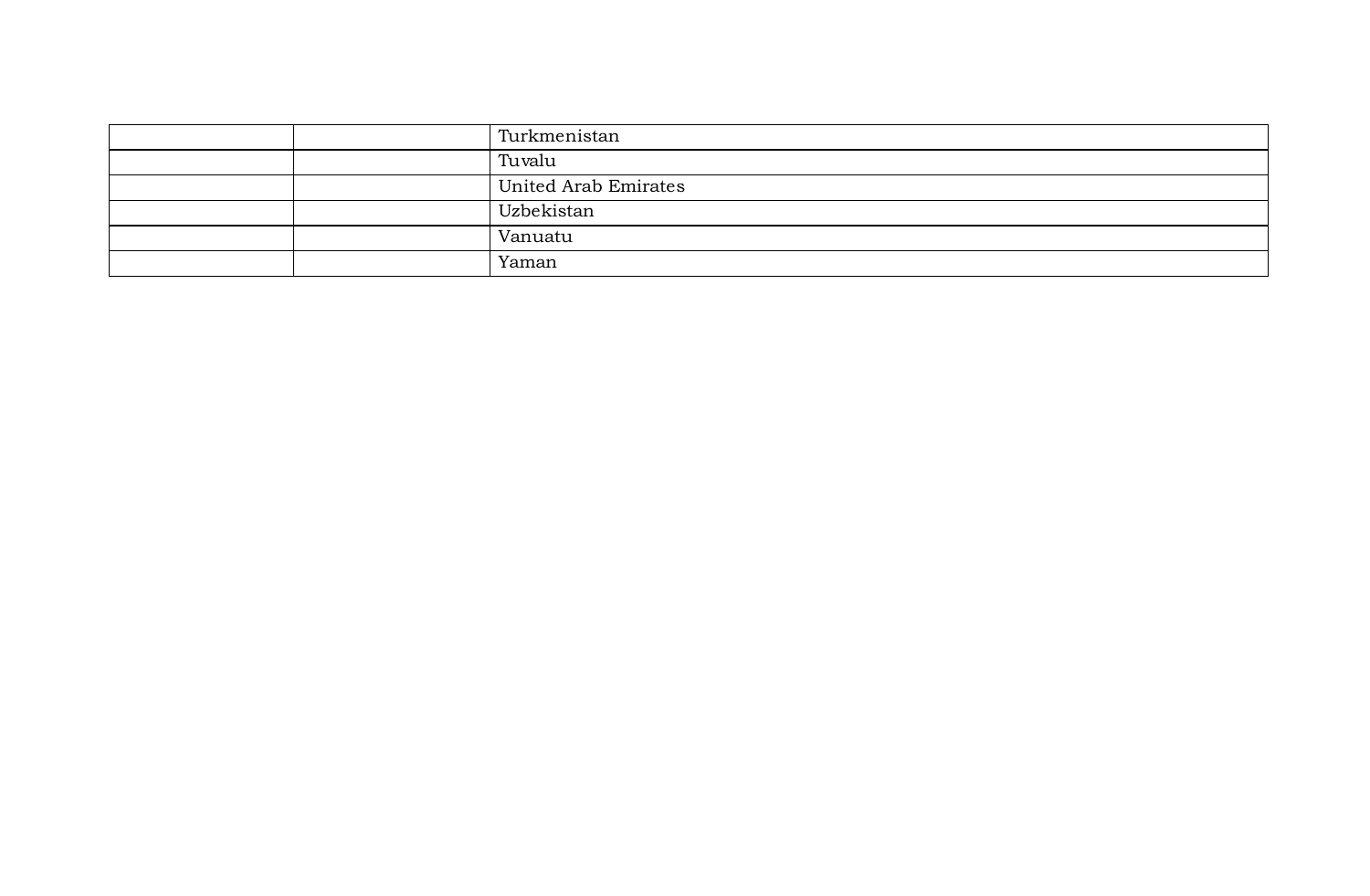| <b>AFRIKA</b>                    | <b>EROPA</b>           | <b>AMERIKA</b>                  |
|----------------------------------|------------------------|---------------------------------|
| Algeria                          | Albania                |                                 |
| Angola                           | Armenia                | Antigua and Barbuda             |
| Benin                            | Austria                | Argentina                       |
| <b>Botswana</b>                  | Azerbajian             | Aruba, Curaçao and Sint Maarten |
| <b>Burkina Faso</b>              | <b>Belarus</b>         | <b>Bahamas</b>                  |
| Burundi                          | Belgium                | <b>Barbados</b>                 |
| Cameroon                         | Bosnia and Herzegovina | <b>Belize</b>                   |
| Cape Verde                       | Bulgaria (Rep.)        | <b>Bolivia</b>                  |
| Central African (Rep.)           | Croatia                | <b>Brazil</b>                   |
| Chad                             | Cyprus                 | Canada                          |
| Comoros                          | Czech (Rep.)           | Chile                           |
| Congo (Rep.)                     | Denmark                | Colombia                        |
| Cote d'Ivoire (Rep.)             | Estonia                | Costa Rica                      |
| Democratic Republic of the Congo | Finland                | Cuba                            |
| Djibouti                         | France                 | Dominica                        |
| Egypt                            | Georgia                | Dominican Republic              |
| <b>Equatorial Guinea</b>         | Germany                | Ecuador                         |
| Eritrea                          | Great Britain          | El Salvador                     |
| Ethiopia                         | Greece                 | Grenada                         |
| Gabon                            | Hungary                | Guatemala                       |
| Gambia                           | Iceland                | Guyana                          |
| Ghana                            | Ireland                | Haiti                           |
| Guinea                           | Italy                  | Honduras (Rep.)                 |
| Guinea-Bissau                    | Latvia                 | Jamaica                         |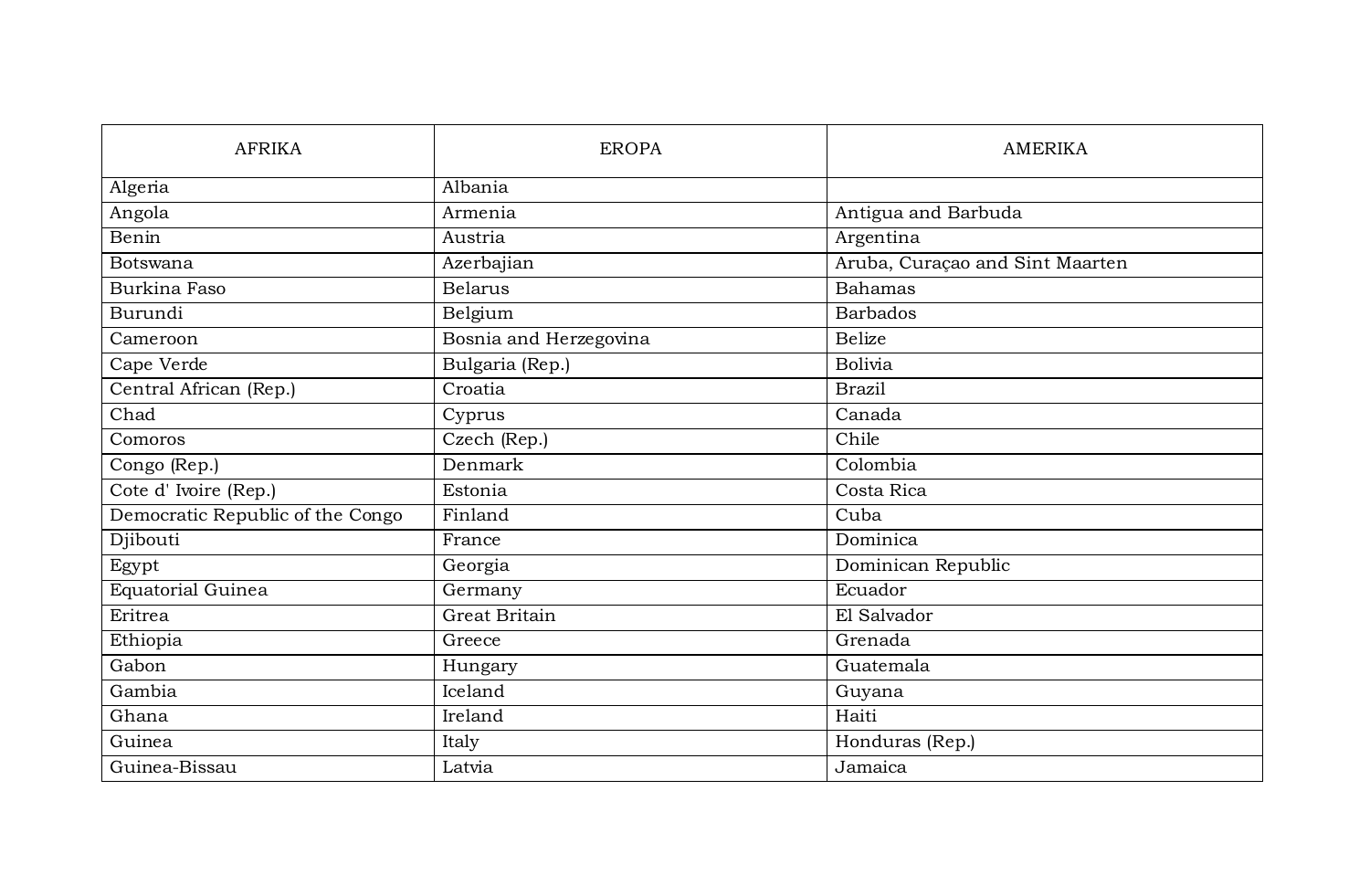| Kenya                  | Liechtenstein                             | Mexico                                    |
|------------------------|-------------------------------------------|-------------------------------------------|
| Lesotho                | Lithuania                                 | Nicaragua                                 |
| Liberia                | Luxembourg                                | Panama (Rep.)                             |
| Libya                  | Malta                                     | Paraguay                                  |
| Madagascar             | Moldova                                   | Peru                                      |
| Malawi                 | Monaco                                    | Saint Christopher (Saint Kitts) and Nevis |
| Mali                   | Montenegro (Rep.)                         | Saint Lucia                               |
| Mauritania             | Netherland                                | Saint Vincent and the Grenadines          |
| Mauritius              | Norway                                    | Suriname                                  |
| Morocco                | Poland                                    | Trinidad and Tobago                       |
| Mozambique             | Portugal                                  | <b>United States of America</b>           |
| Namibia                | Romania                                   | Uruguay                                   |
| Niger                  | Russian Federation                        | Venezuela                                 |
| Nigeria                | San Marino                                |                                           |
| Rwanda                 | Serbia (Rep.)                             |                                           |
| Sao Tome and Principe  | Slovakia                                  |                                           |
| Senegal                | Slovenia                                  |                                           |
| Seychelles             | Spain                                     |                                           |
| Sierra Leone           | Sweden                                    |                                           |
| Somalia                | Switzerland                               |                                           |
| South Africa           | The former Yugoslav Republic of Macedonia |                                           |
| South Sudan (Rep.)     | Ukraine                                   |                                           |
| Sudan                  | Vatican                                   |                                           |
| Swaziland              |                                           |                                           |
| Tanzania (United Rep.) |                                           |                                           |
| Togo                   |                                           |                                           |